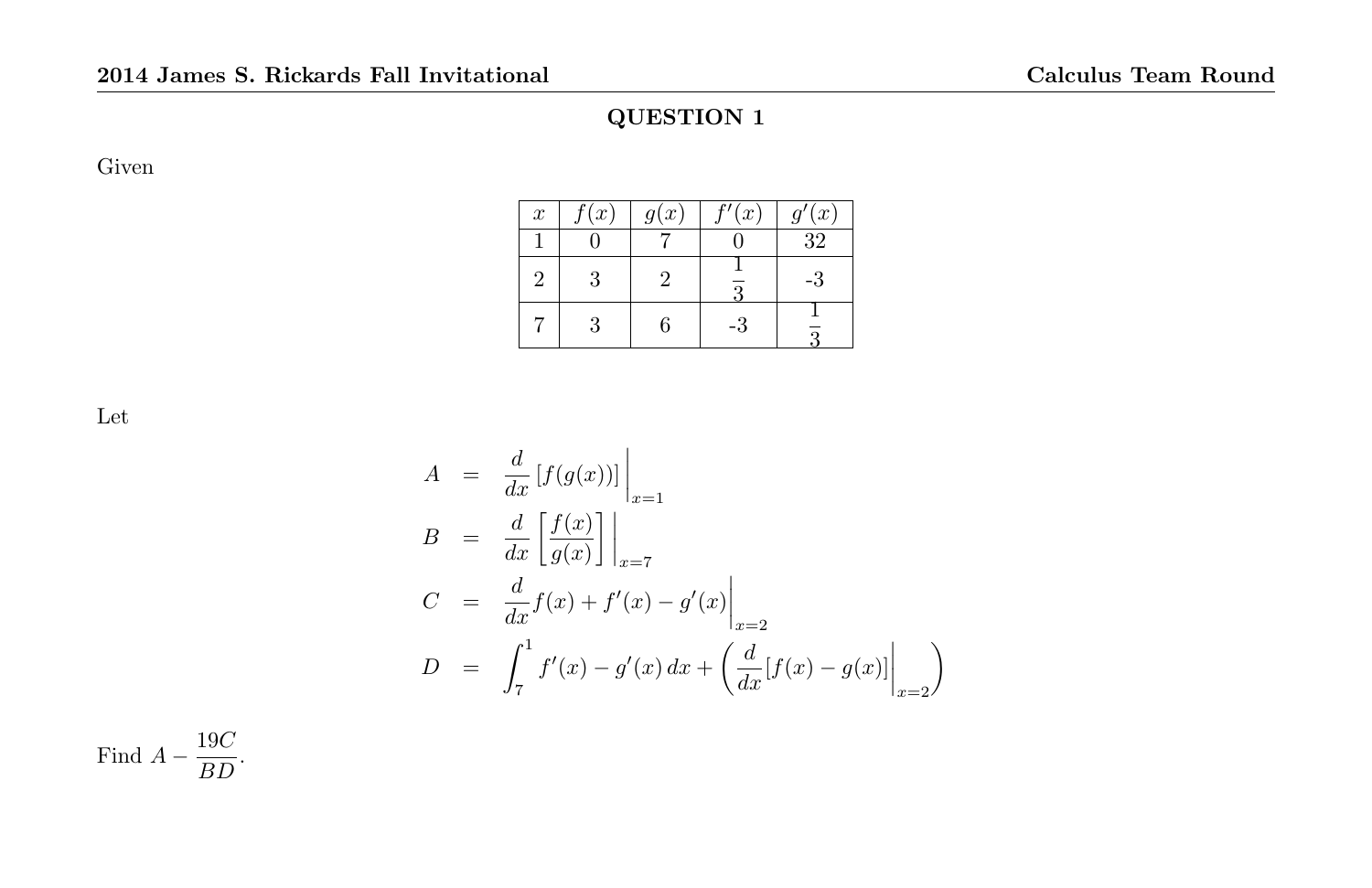Let

$$
A = \lim_{x \to \infty} \frac{7x^2 + 8}{9x^2 - 12}
$$
  
\n
$$
B = \lim_{x \to 0} \frac{\arctan(6x)}{\sin(24x)}
$$
  
\n
$$
C = \lim_{x \to \frac{\pi}{12}} \ln \sqrt{\sec(2x)}
$$
  
\n
$$
D = \frac{dy}{dx}\Big|_{x = \frac{\pi}{2}} \text{ if } y = \sqrt{x} \cot(x)
$$

Find  $A + B + e^{2C} + D^2$ .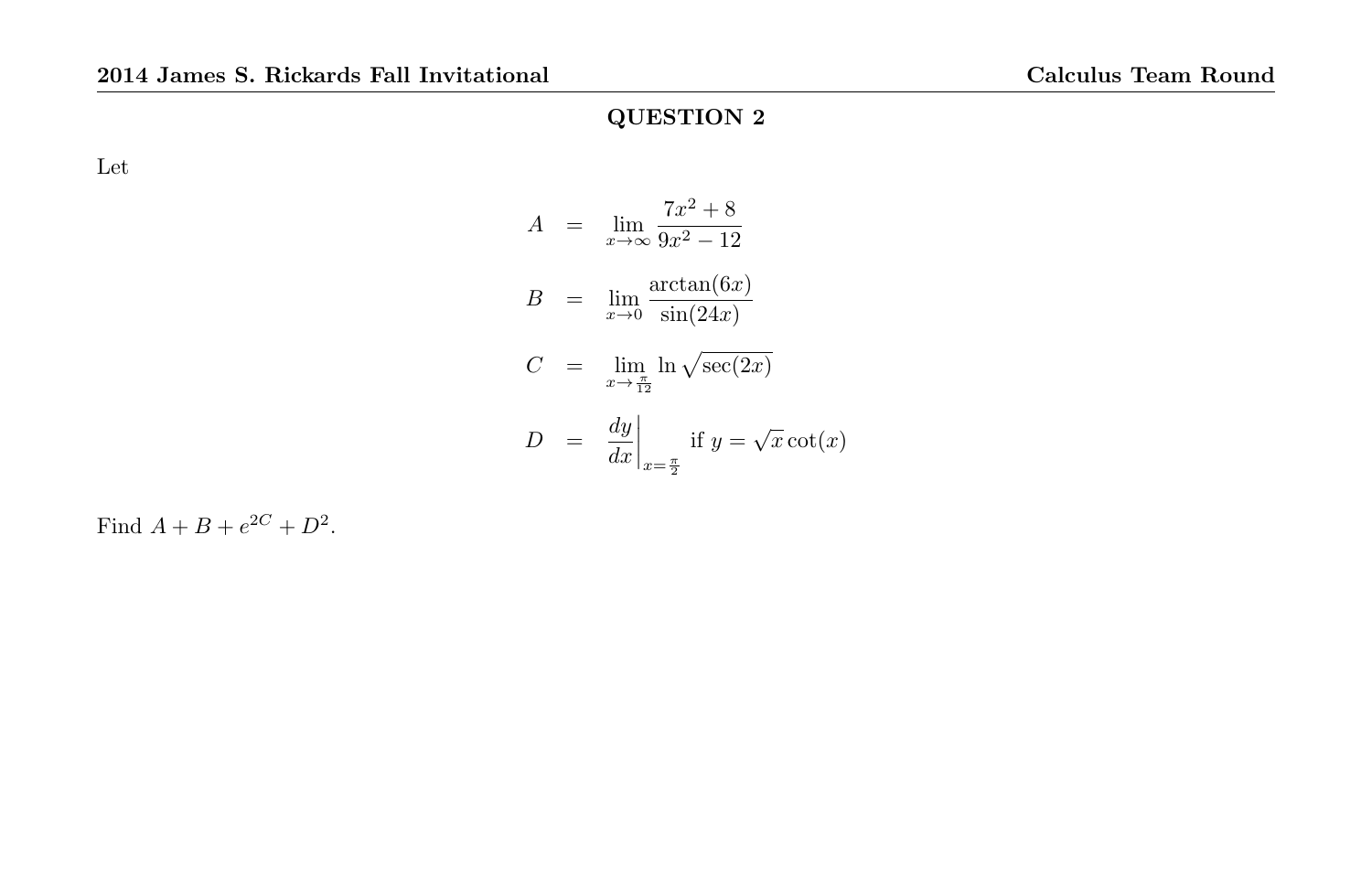Let

$$
A = \int_{1}^{5} 3x^{2} + 5x^{4} dx
$$
  
\n
$$
B = \int_{-\infty}^{-1} \frac{-1}{x^{4}} dx
$$
  
\n
$$
C = \frac{d}{dx} \int_{0}^{4x} (\csc \theta - \sec \theta) d\theta
$$
  
\n
$$
D = \int_{0}^{\frac{\pi}{4}} \sec^{3} \theta d\theta
$$

Find 
$$
\frac{A + 3B}{3247} + C \Big|_{x = \frac{\pi}{24}} - 2D.
$$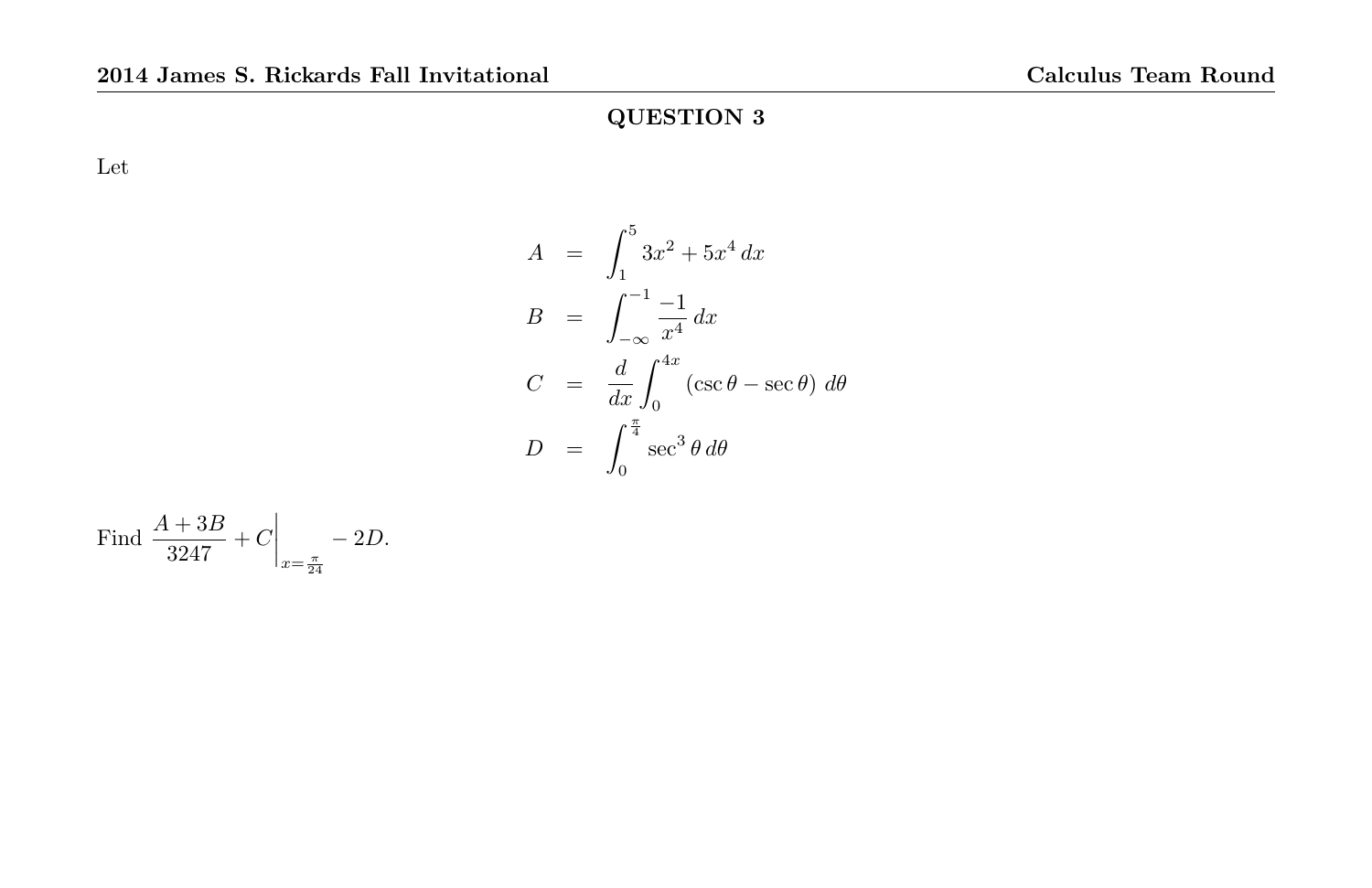Of course we all know that position, velocity, and acceleration are related by differentiation and integration, but few know that there are 4 more classifications of change in motion. The derivative of acceleration is jerk, the derivative of jerk is snap, the derivative of snap is crackle, and the derivative of crackle is pop.

Given a particle's position is given by the function  $p(t) = t^6 - t^5 + 4t^3 + 7t^2 - t + 9$  where t is time, let

- $A =$  The jerk at time  $t = 0$ .
- $B =$  The snap at time  $t = 5$ .
- $C =$  The pop at time  $t = 2$ .
- D = The closest integer to the value of the distance traveled by the particle between  $t = 0$  and  $t = 1$  minus the displacement of the particle.

Find ABCD.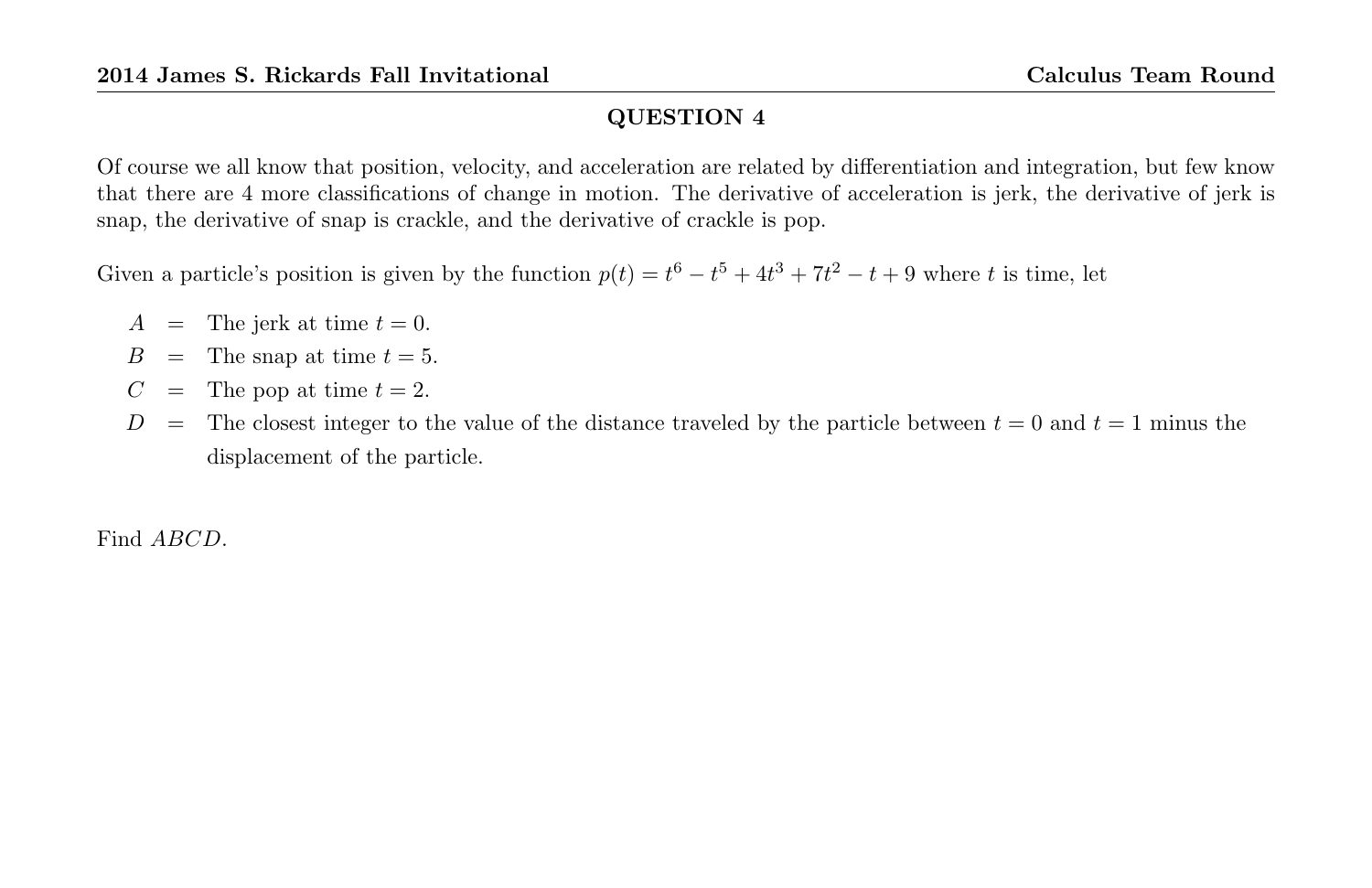Let

$$
A = \int_0^{2\pi} |\sin(x)| dx
$$

$$
B = \int_0^{2\pi} x \cos(x) \, dx
$$

$$
C = \int_0^{2\pi} e^{2x} \cos(3x) dx
$$

Find  $A + B + C$ .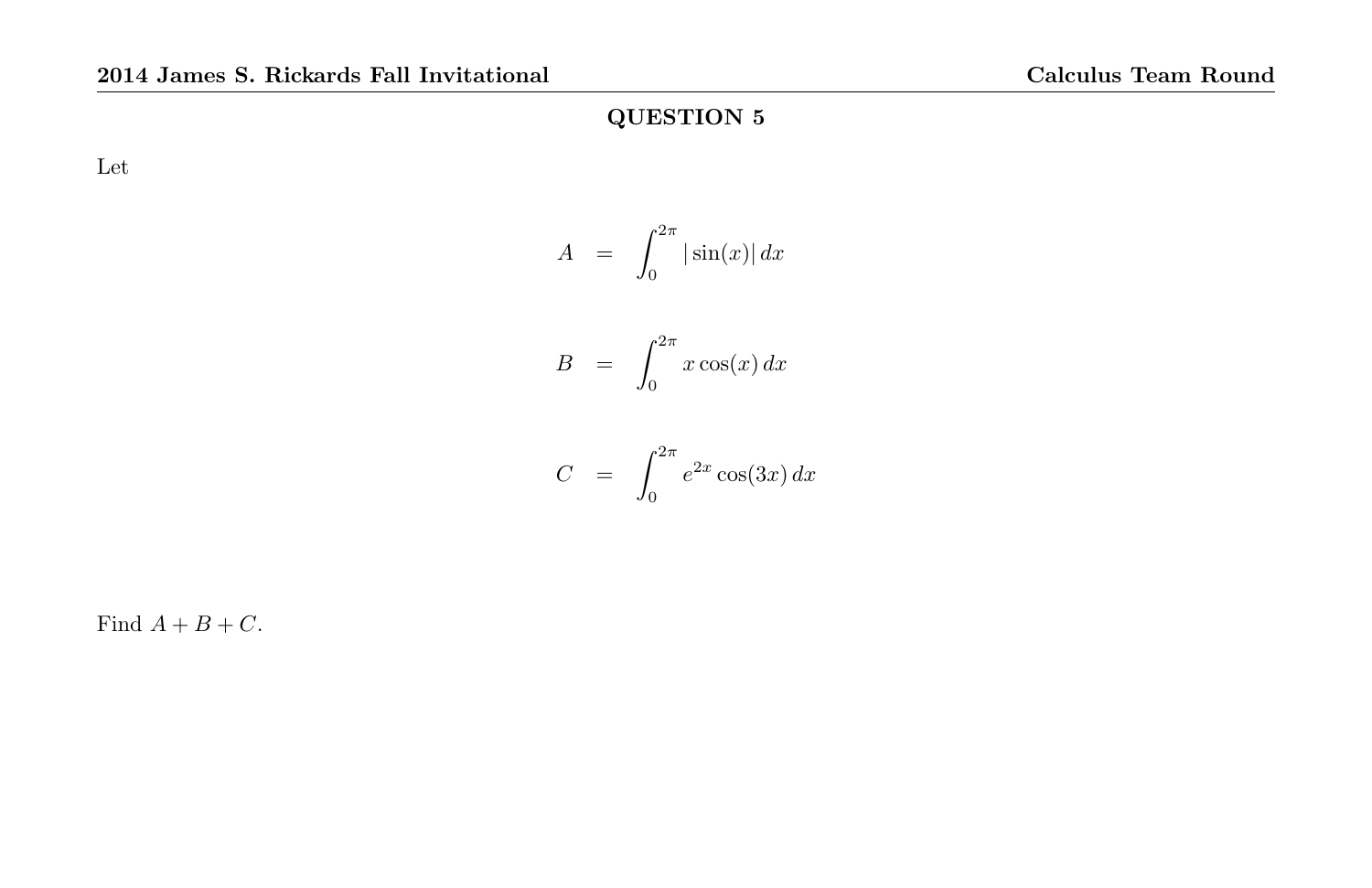The region bounded by  $y = x^3$  and  $y = x$  is called E. Let

- $A =$ The area of region E.
- $B =$  The volume of the solid generated by rotating region E about the x-axis.
- $C =$  The volume of the solid generated by rotating region E about the y-axis.

 $D =$  The value of b such that  $\int^b$ 0  $x^2 dx$  is equal to the volume of the solid generated by rotating region E about the x-axis.

Find  $A + \frac{7B}{5}$  $\frac{7B}{5}$  + CD  $\left(\frac{\pi}{7}\right)$  $\int_{0}^{\frac{-1}{3}}$ .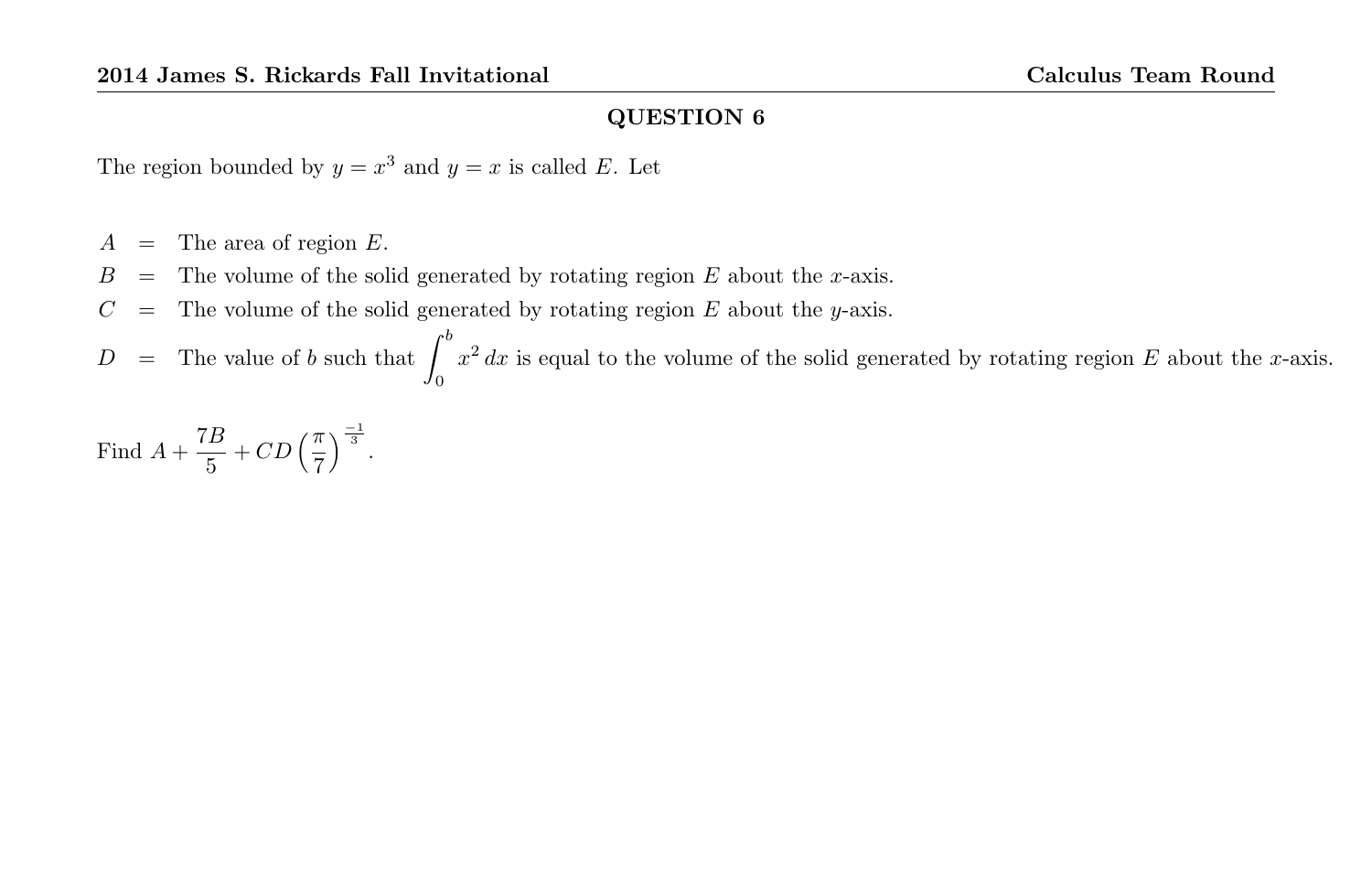Given the function  $f(x) = x^6 + 2x^5 + x^4$ , let

 $A =$  The number guaranteed by Rolle's theorem on the interval  $[-1,0]$ .

 $B =$  The number guaranteed by the mean value theorem for integrals on the interval  $[-1,1]$ .

 $C =$  The value of the sixth derivative of  $f(x)$  at  $x = 4$ .

Find  $35B - 3A + \frac{D}{c}$  $\frac{1}{60}$ .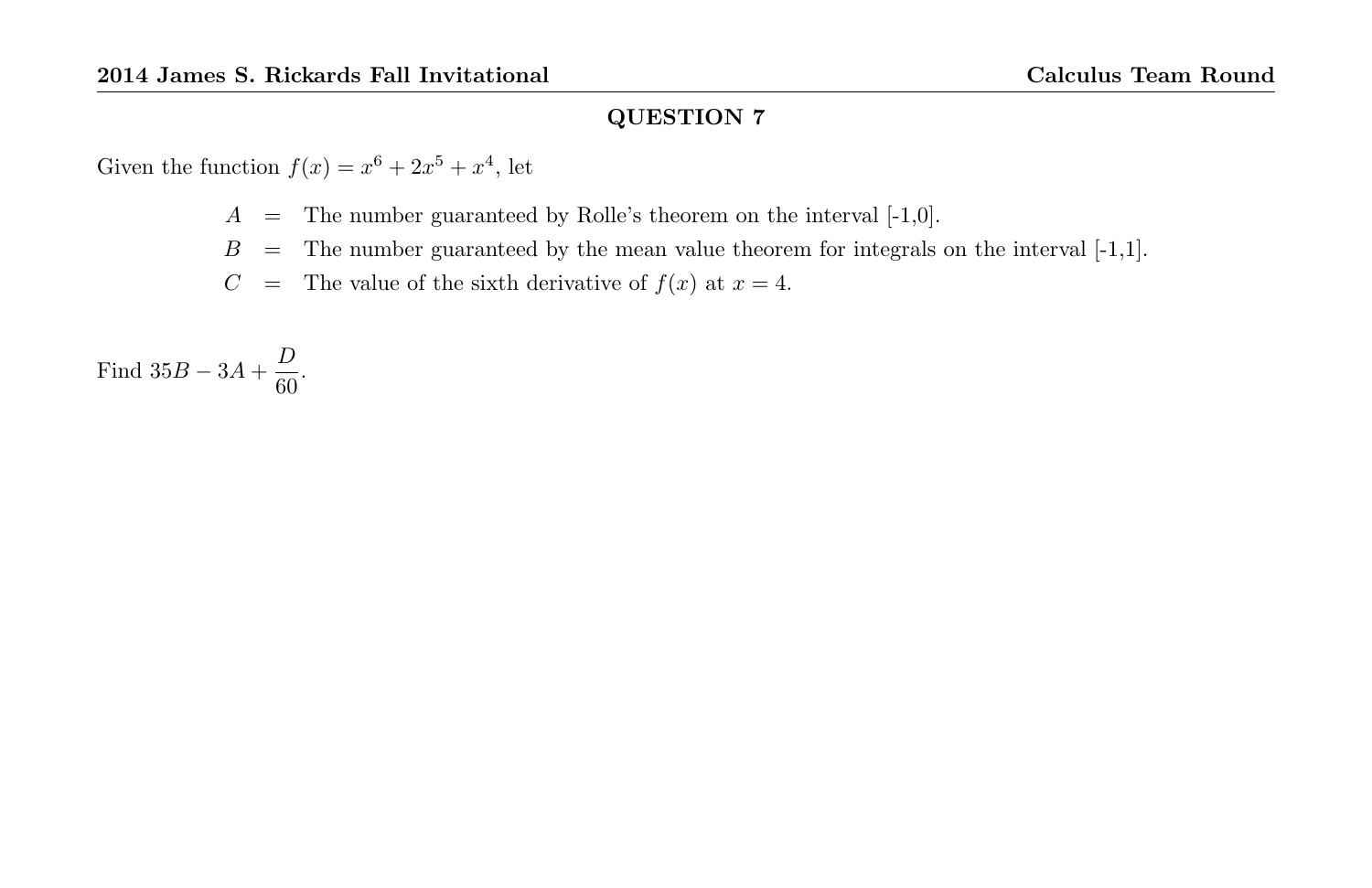An interesting property of partial derivatives is that they eliminate the need for implicit differentiation as we first learn it. A partial derivative is denoted as  $F_x$  and reads as the partial derivative with respect to x. To take a partial derivative of a multivariable function you simply treat the variable you are not differentiating with respect to as a constant. From multivariable calculus we know that  $\frac{dy}{dx} = \frac{-F_x}{F_y}$  $\frac{1}{F_y}$  for any multivariable function. Use this to help you evaluate the following (of course the method of implicit differentiation you first learn is still possible to use here, but is significantly more laborious in some cases).

$$
A = \frac{dy}{dx}
$$
 given the function  $x^2y + xy^2 - xy = 2$ .  
\n
$$
B = \frac{dx}{dy}
$$
 given the function  $2x \cos(4y) + x^3y^5 = 3x - e^{2xy}$ .

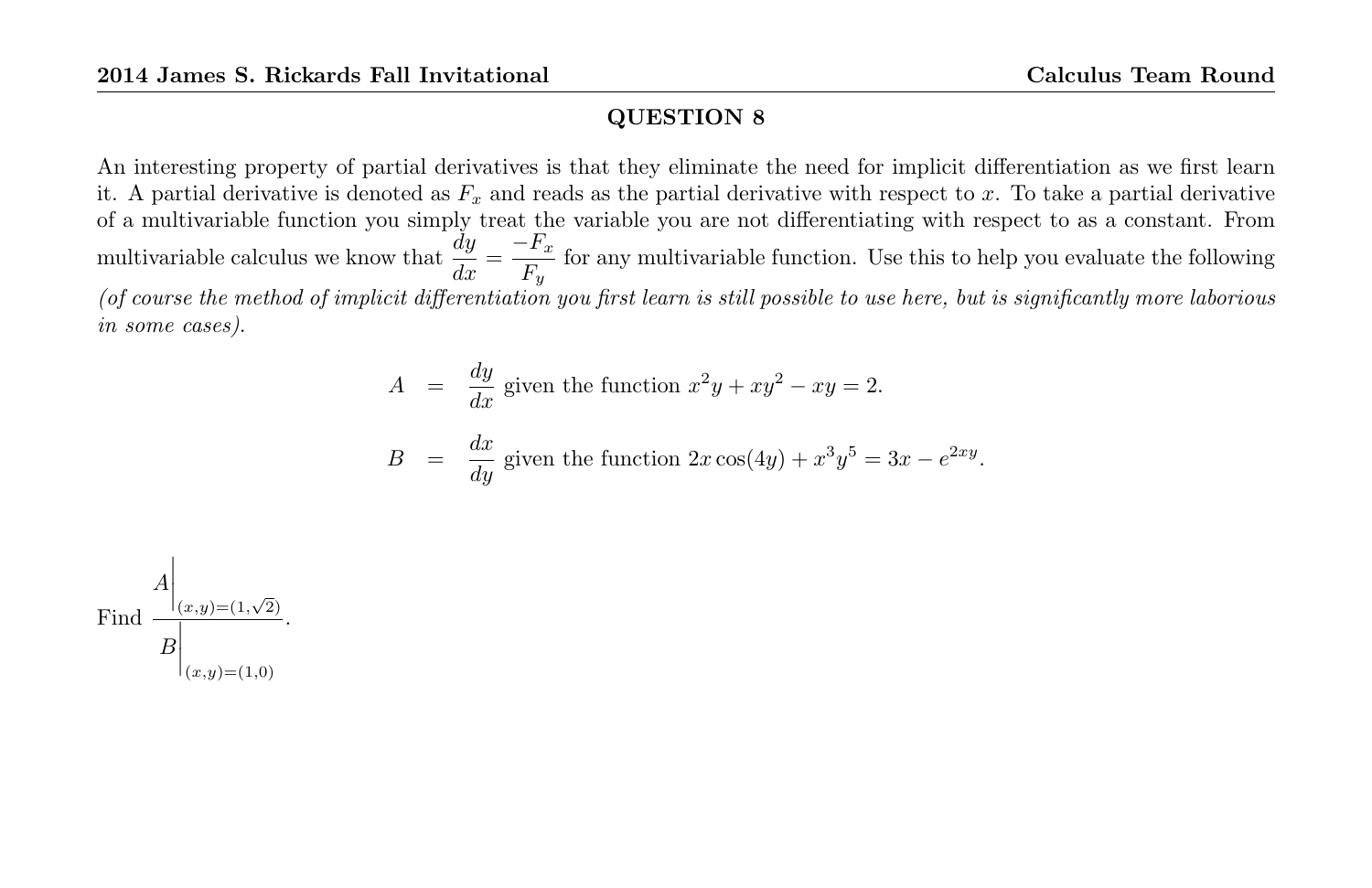A 17 foot ladder is propped up against a wall (the wall makes a right angle with the ground) and is sliding down the wall at a constant rate of 3 feet per second. Let  $A =$  the rate of increase in the horizontal direction when the top of the ladder is 15 feet above the ground and on the wall.

A circle starts with radius of 2 meters at time  $t = 0$ . The area of the circle increases at a constant rate of 4 meters<sup>2</sup> per minute. Let B be equal to the radius of the circle when  $t = 15\pi$  minutes.

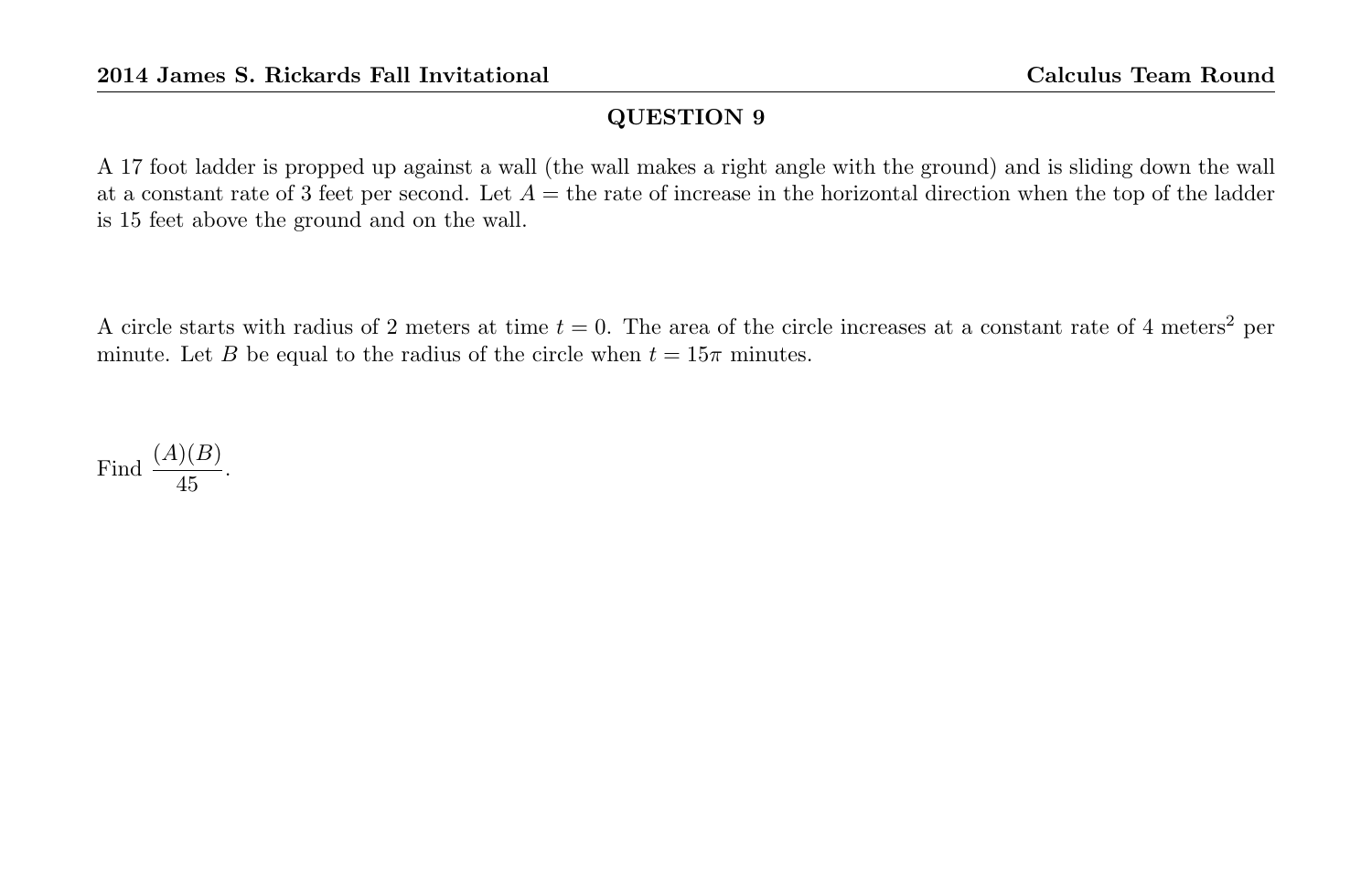$r = 3 + 3\sin(\theta)$ 

$$
A = \text{The arc length of } r \text{ from 0 to } \frac{\pi}{2}.
$$

$$
B = \text{The slope of the tangent line to } r \text{ at } \theta = \frac{\pi}{4}.
$$

Find AB.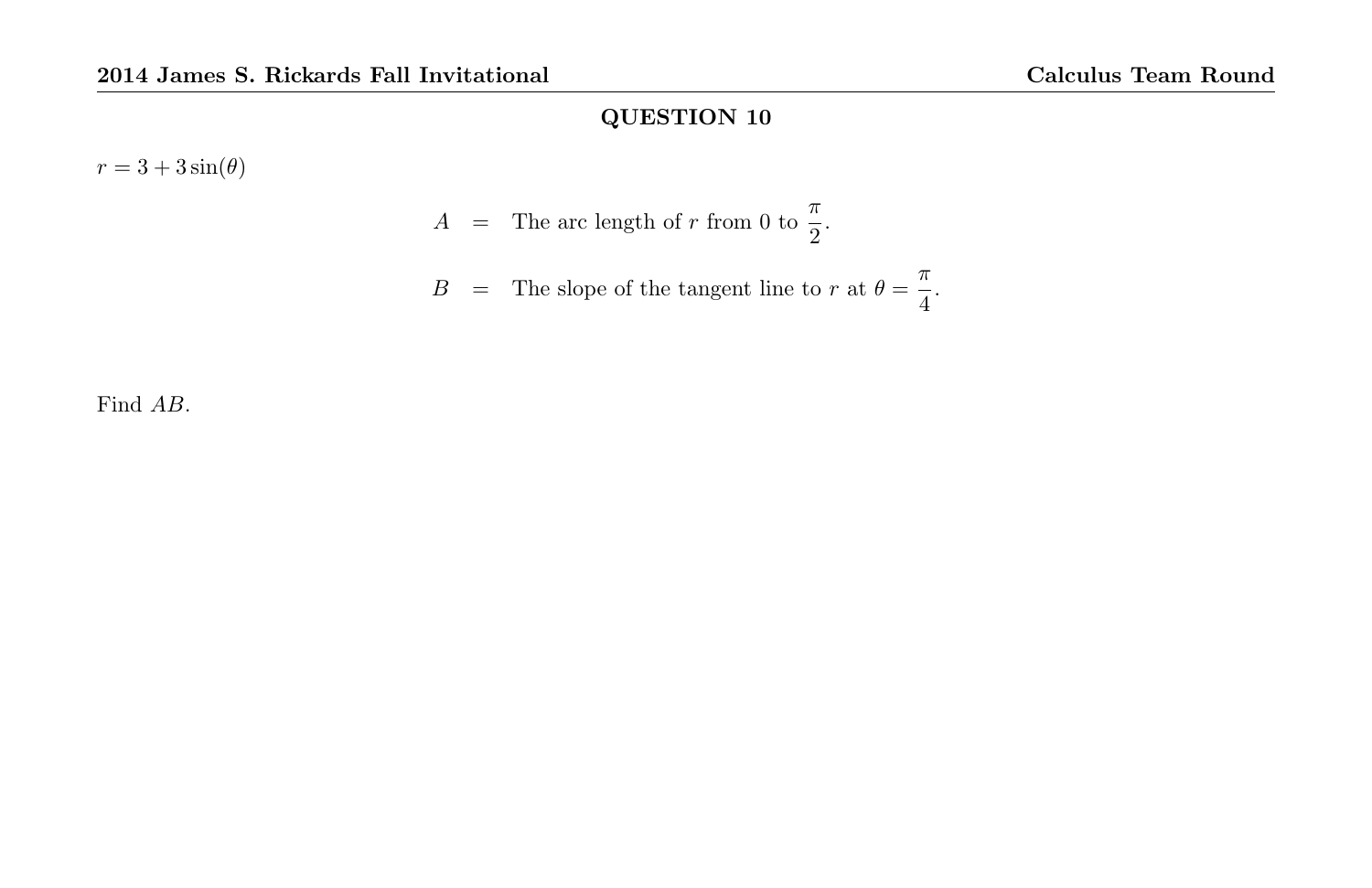$$
A = \text{The radius of the number of matrices } \sum_{n=1}^{\infty} \left( (-1)^n \frac{(x-2)^n}{\sqrt{n}} \right).
$$

$$
B = \text{The radius of the curve of } \sum_{n=0}^{\infty} \left( (-1)^n \frac{x^{2n+1}}{2n+1} \right).
$$

$$
C = \text{The radius of the curve of } \frac{1}{1-x}.
$$

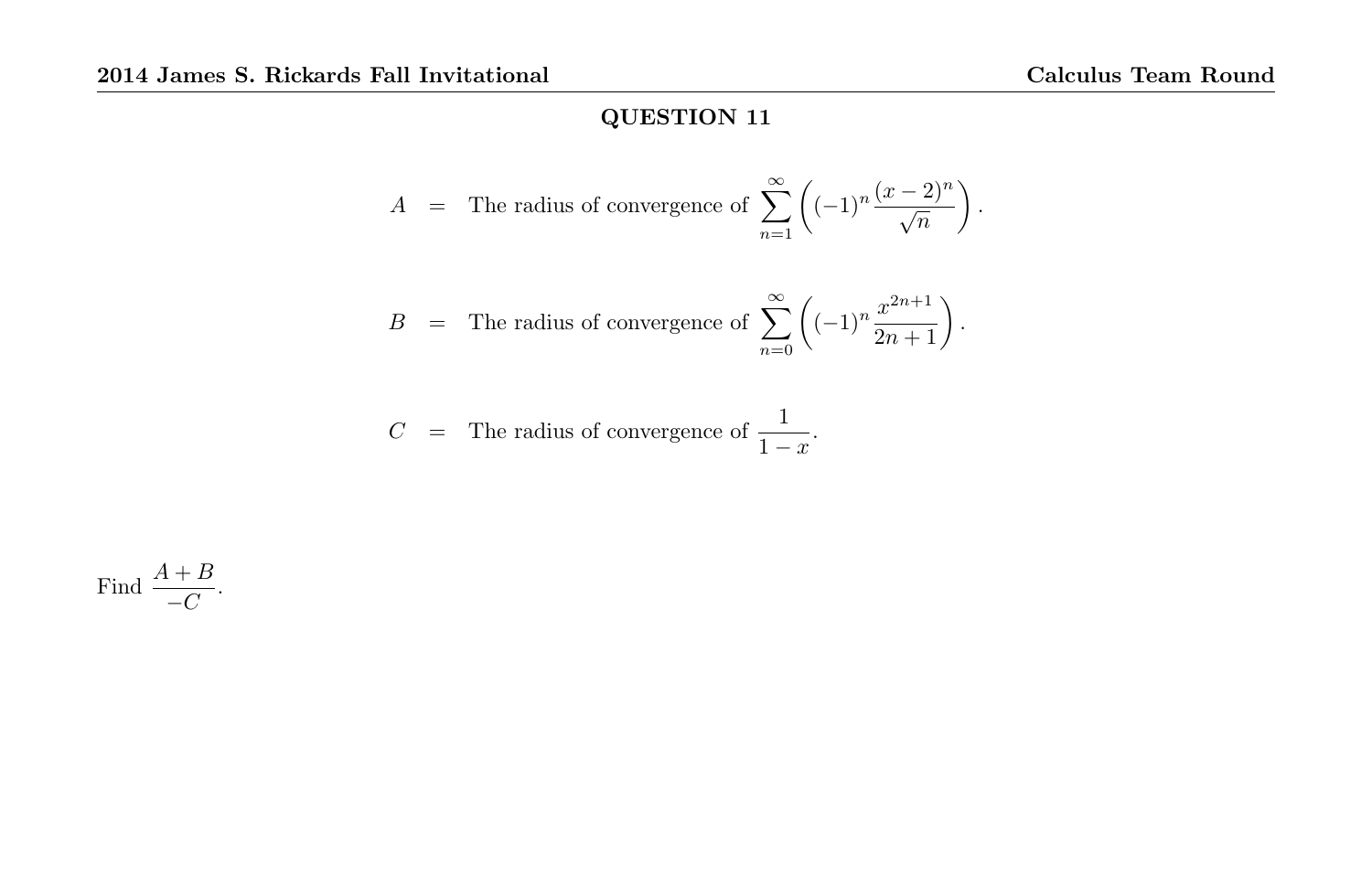A curve, C, is defined by the parametric equations  $x = t^3$  and  $y = t^2 - 4$ .

 $A =$  The interval of t on which C is monotonically increasing.

 $B =$  The minimum value of C.

 $C =$  The interval of t on which C is concave downward.

Find  $A \cap C \cap (B, 4)$ .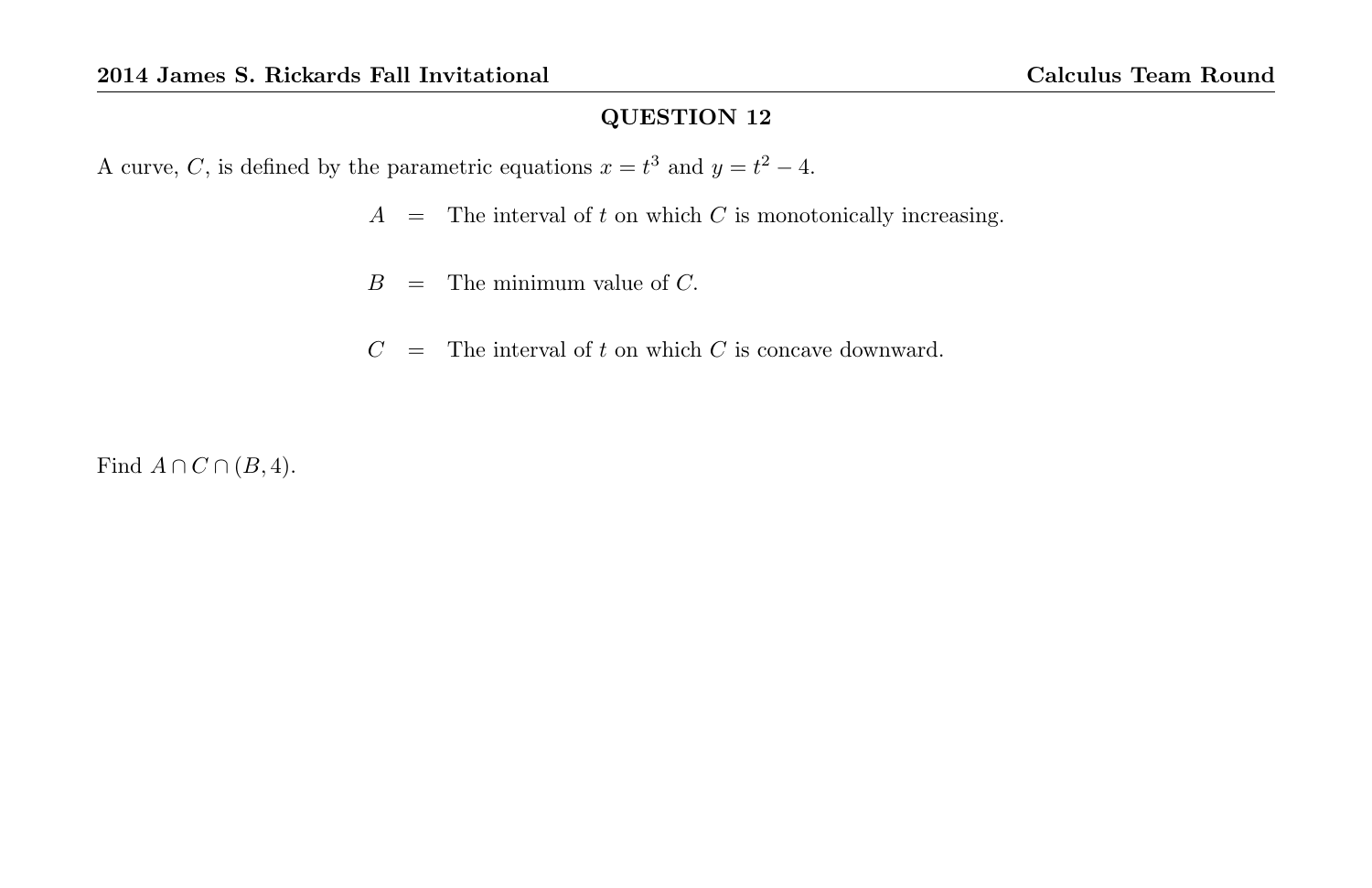Let

$$
A = \lim_{x \to \infty} \left(1 + \frac{1}{x}\right)^x
$$

$$
B = \sum_{k=0}^{\infty} \frac{1}{k!}
$$

$$
C = \left[\sum_{k=0}^{\infty} \frac{(-1)^k}{k!}\right]^{-1}
$$

Given 
$$
\theta = A + B + C
$$
, find  $(\text{cis}(\theta)) \frac{1}{ei}$ .